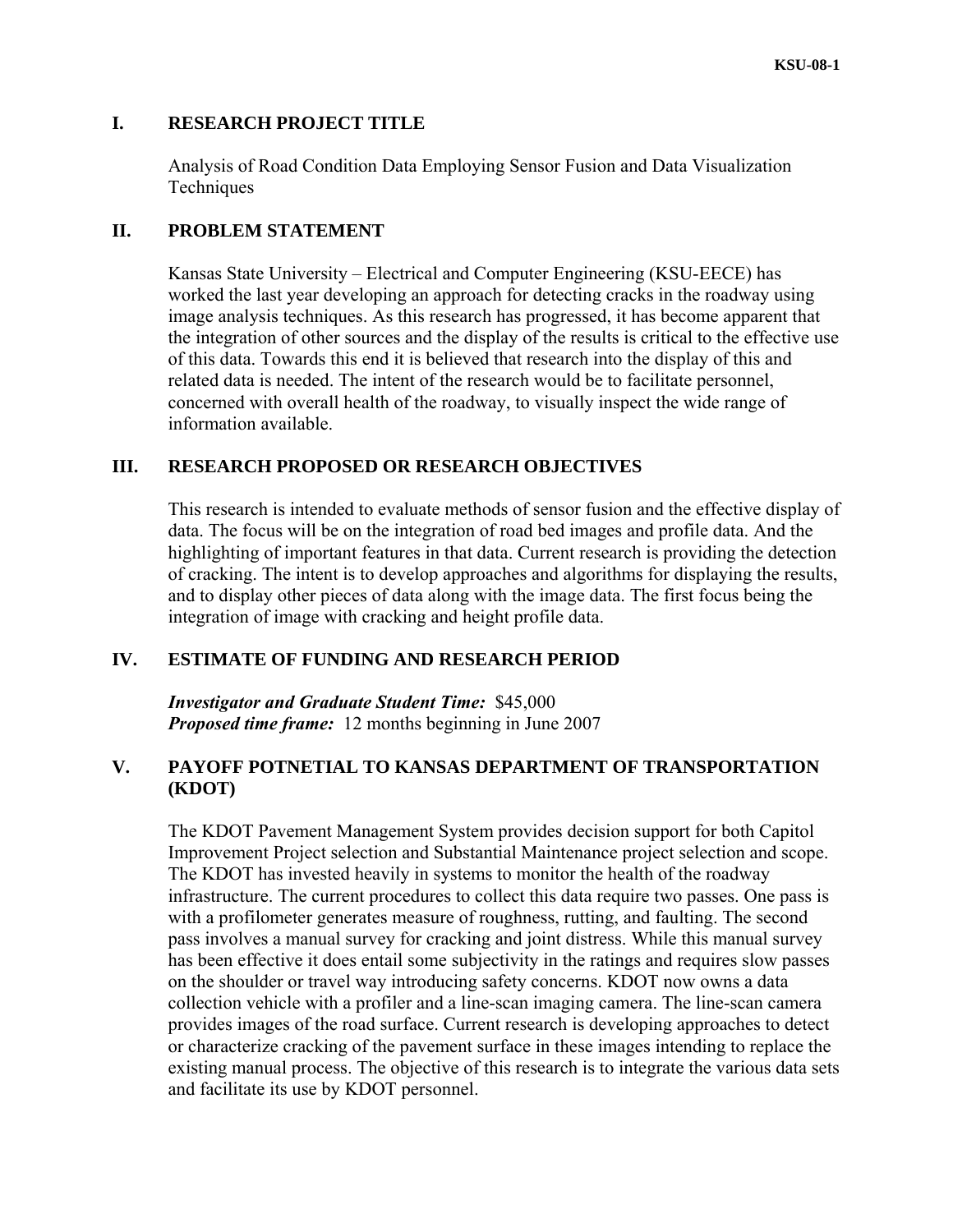### **VI. IMPLMENTATION STRATEGY**

Current research at KSU-EECE on the classification of cracks in images of road beds has lead to a system capable of detecting cracks. The exact statistics of this detection are still being compiled. However during the research two things have become apparent. First is that factors other than the image is needed to properly evaluate the health of the roadway. The first data available is the height profile data. Secondly effectively displaying the results was more of a hurdle that one would expect.

Displayed in Figure 1, are some of the results from the current classification. On the left is the original image, while on the right is an image with regions identified as containing cracks highlighted. Both images are needed since regions that were not highlighted might contain cracks, but they would not be viable. If the scale were reversed then regions containing cracks would tend to not be visible and it would be unclear whether or not they had been misclassified. The introduction of color may seem like a simple solution but it two is problematic. Especially considering which color is to be used with which piece of data.

The previous images show some of the consequences of displaying data and how proper chose of display can greatly enhance its usefulness. If you think this is only the case for images, consider the next display of profile data. In this case the same data is plotted, only a different scale is used for each. Now even though the upper display seems to use a smaller area, the trends in the data can be more easily recognized. This effect can be seen in the traces at approximately 0.4 and 0.8 miles. At these points the upper trace makes the data appear as more of a slope, while the second plot the data looks as if it is a large drop off. Again the human eye can play tricks with data and care must be used to scale and display any data. A common rule of thumb for plotting data is to have the average slope be 45 degrees. The objective of this research will be to automate this scaling.



Figure 1. Attempt at Displaying Results of Crack Detection.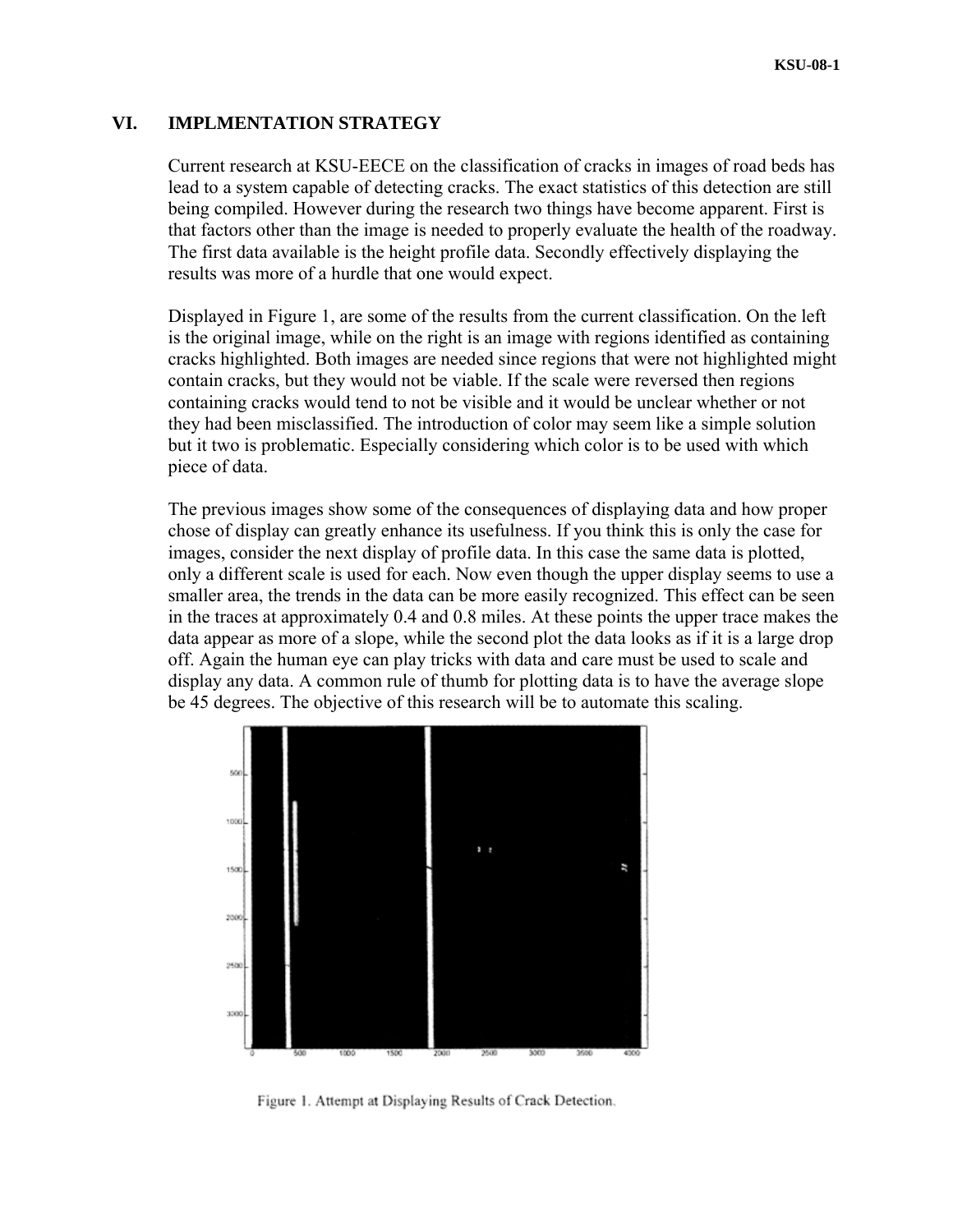

Figure 2. Effect of Scaling on The Display of Profile Data.

With regards to the display of images and profile data, an example of how we will approach this is shown in Figure 3. In this case the image is displayed with simulated traces. Note traces and image should be "stretched" so as to have appropriate data slopes and image aspect ratios. Also of importance is whether the traces should be oriented with "down" being towards the image or is "down" always to the right? In this case we have done what is considered the most natural, which is to have 'down" is towards the "center" of the image.

It should be noted that many of the terms in the previous paragraph were in quotes, implying that these terms or concepts are subjective in nature. The objective of this research is to objectively define them and create algorithms for implementation. This knowledge and understanding will facilitate the display of not only this data but a range of other such data sets that may be needed.